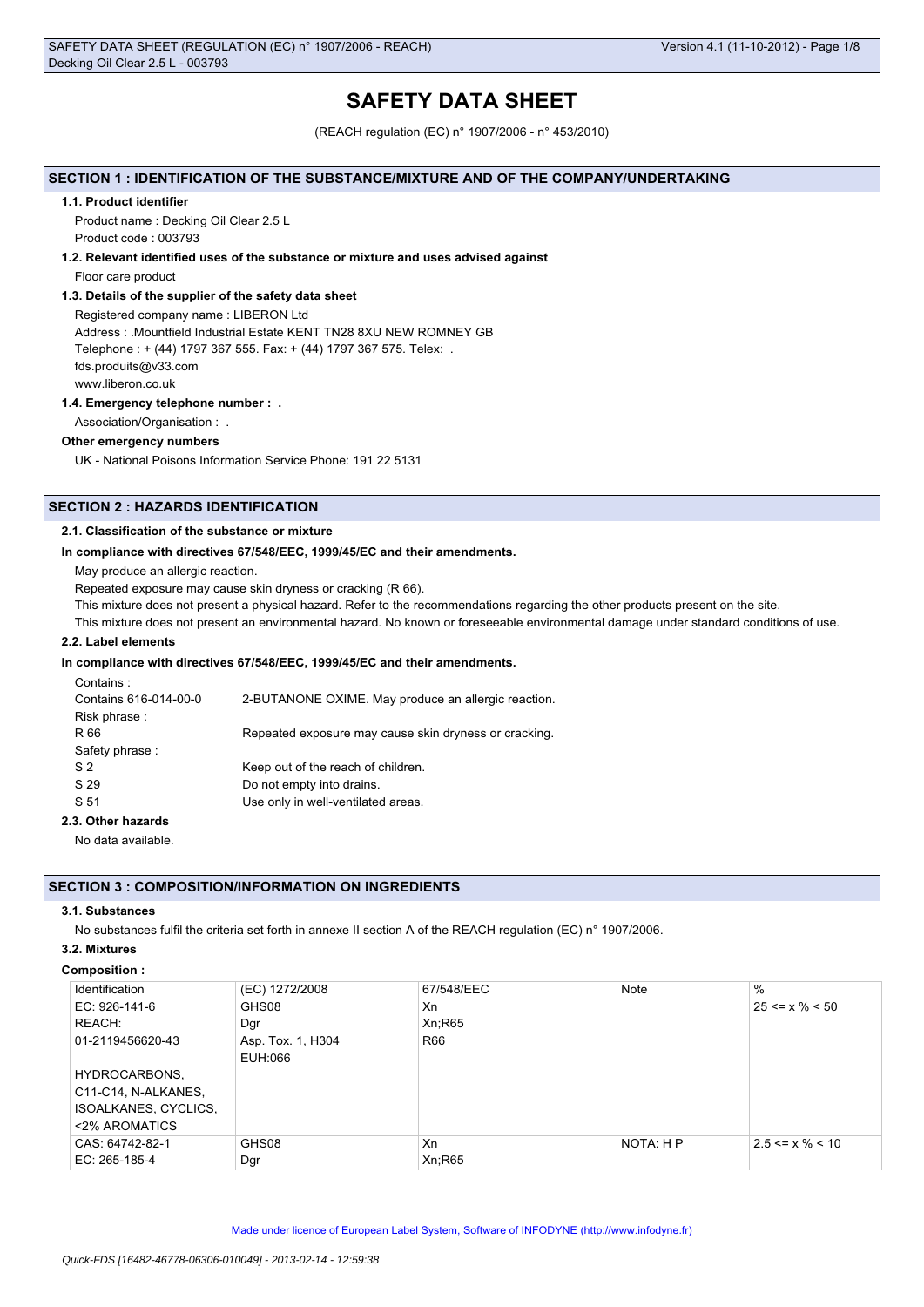| NAPHTHA (PETROLEUM),<br><b>HYDRODESULFURIZED</b><br><b>HEAVY</b> | Asp. Tox. 1, H304<br>EUH:066 | <b>R66</b>       |           |                               |
|------------------------------------------------------------------|------------------------------|------------------|-----------|-------------------------------|
| CAS: 64742-48-9                                                  | GHS08                        | Xn               | NOTA: H P | $2.5 \le x \% \le 10$         |
| EC: 265-150-3                                                    | Dgr                          | Xn; R65          |           |                               |
|                                                                  | Asp. Tox. 1, H304            | <b>R66</b>       |           |                               |
| NAPHTHA (PETROLEUM),                                             | EUH:066                      |                  |           |                               |
| HYDROTREATED HEAVY                                               |                              |                  |           |                               |
| CAS: 64742-48-9                                                  | GHS08                        | Xn               |           | $2.5 \le x \% \le 10$         |
| EC: 918-481-9                                                    | Dgr                          | Xn;R65           |           |                               |
| REACH:                                                           | Asp. Tox. 1, H304            | <b>R66</b>       |           |                               |
|                                                                  | EUH:066                      |                  |           |                               |
| 01-2119457273-39                                                 |                              |                  |           |                               |
|                                                                  |                              |                  |           |                               |
| HYDROCARBONS,                                                    |                              |                  |           |                               |
| C10-C13, N-ALKANES,                                              |                              |                  |           |                               |
| ISOALKANES, CYCLICS,                                             |                              |                  |           |                               |
| <2% AROMATICS                                                    |                              |                  |           |                               |
| EC: 919-857-5                                                    | GHS07, GHS08, GHS02          | Xn               |           | $2.5 \le x \% \le 10$         |
| REACH:                                                           | Dgr                          | Xn; R65          |           |                               |
| 01-2119463258-33                                                 | Flam. Liq. 3, H226           | R <sub>10</sub>  |           |                               |
|                                                                  | Asp. Tox. 1, H304            | R66-R67          |           |                               |
| HYDROCARBONS,                                                    | STOT SE 3, H336              |                  |           |                               |
| C9-C11, N-ALKANES,                                               | EUH:066                      |                  |           |                               |
| ISOALKANES, CYCLICS,                                             |                              |                  |           |                               |
| <2% AROMATICS                                                    |                              |                  |           |                               |
| INDEX: 601-022-00-9                                              | GHS02, GHS07                 | Xn               |           | $0 \le x \% \le 2.5$          |
| CAS: 1330-20-7                                                   | Wng                          | Xn;R20/21        |           |                               |
| EC: 215-535-7                                                    | Flam. Liq. 3, H226           | Xi;R38           |           |                               |
| REACH:                                                           | Acute Tox. 4, H332           | R <sub>10</sub>  |           |                               |
| 05-2116469897-19                                                 | Acute Tox. 4, H312           |                  |           |                               |
|                                                                  | Skin Irrit. 2, H315          |                  |           |                               |
| <b>XYLENE</b>                                                    |                              |                  |           |                               |
| INDEX: 607-281-00-4                                              | GHS09                        | N                |           | $0 \le x \% \le 2.5$          |
| CAS: 127519-17-9                                                 | Aquatic Chronic 2,           | N;R51/53         |           |                               |
| EC: 407-000-3                                                    | H411                         |                  |           |                               |
|                                                                  |                              |                  |           |                               |
| A MIXTURE OF                                                     |                              |                  |           |                               |
| <b>BRANCHED AND LINEAR</b>                                       |                              |                  |           |                               |
| C7-C9 ALKYL                                                      |                              |                  |           |                               |
| 3-[3-(2H-BENZOTRIAZO                                             |                              |                  |           |                               |
| L-2-YL)-5-(1,1-DIMET                                             |                              |                  |           |                               |
| HYLETHYL)-4-HYDROXYP                                             |                              |                  |           |                               |
|                                                                  |                              |                  |           |                               |
| <b>HENYLJPROPIONATES</b><br>INDEX: 616-014-00-0                  | GHS08, GHS05, GHS07          | Xn               |           | $0 \le x \frac{9}{6} \le 2.5$ |
| CAS: 96-29-7                                                     |                              | Carc. Cat. 3;R40 |           |                               |
|                                                                  | Dgr                          |                  |           |                               |
| EC: 202-496-6                                                    | Carc. 2, H351                | Xn; R21          |           |                               |
|                                                                  | Acute Tox. 4, H312           | Xi;R41-R43       |           |                               |
| 2-BUTANONE OXIME                                                 | Eye Dam. 1, H318             |                  |           |                               |
|                                                                  | Skin Sens. 1, H317           |                  |           |                               |
|                                                                  |                              |                  |           |                               |

## **Information on ingredients :**

Note P: The carcinogen or mutagen classification does not apply because the substance contains less than 0.1 % w/w of benzene (EINECS 200-753-7).

## **SECTION 4 : FIRST AID MEASURES**

As a general rule, in case of doubt or if symptoms persist, always call a doctor. NEVER induce swallowing by an unconscious person.

#### **4.1. Description of first aid measures**

**In the event of splashes or contact with eyes :**

Wash thoroughly with soft, clean water for 15 minutes holding the eyelids open.

**In the event of splashes or contact with skin :**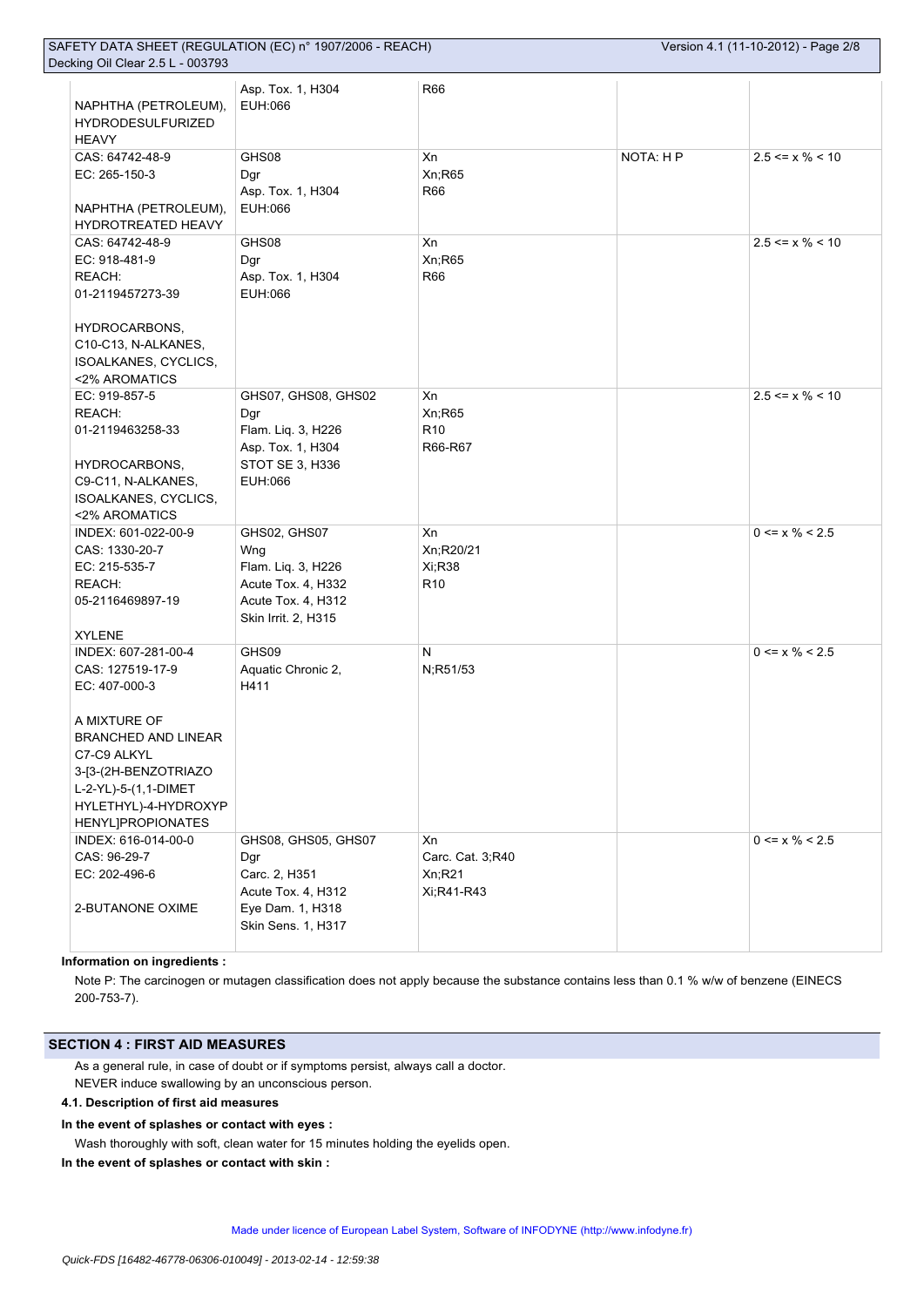Remove contaminated clothing and wash the skin thoroughly with soap and water or a recognised cleaner.

Watch out for any remaining product between skin and clothing, watches, shoes, etc.

If the contaminated area is widespread and/or there is damage to the skin, a doctor must be consulted or the patient transferred to hospital.

## **In the event of swallowing :**

In the event of swallowing, if the quantity is small (no more than one mouthful), rinse the mouth with water and consult a doctor. Seek medical attention, showing the label.

If swallowed accidentally, call a doctor to ascertain whether observation and hospital care will be necessary. Show the label.

#### **4.2. Most important symptoms and effects, both acute and delayed**

No data available.

#### **4.3. Indication of any immediate medical attention and special treatment needed**

No data available.

#### **SECTION 5 : FIREFIGHTING MEASURES**

#### Flammable.

Chemical powders, carbon dioxide and other extinguishing gas are suitable for small fires.

## **5.1. Extinguishing media**

Keep packages near the fire cool, to prevent pressurised containers from bursting.

#### **Suitable methods of extinction**

- In the event of a fire, use :
- sprayed water or water mist
- water with AFFF (Aqueous Film Forming Foam) additive
- halon
- foam
- multipurpose ABC powder
- BC powder
- carbon dioxide (CO2)

Prevent the effluent of fire-fighting measures from entering drains or waterways.

### **Unsuitable methods of extinction**

- In the event of a fire, do not use :
- water jet

#### **5.2. Special hazards arising from the substance or mixture**

A fire will often produce a thick black smoke. Exposure to decomposition products may be hazardous to health.

Do not breathe in smoke.

In the event of a fire, the following may be formed :

- carbon monoxide (CO)
- carbon dioxide (CO2)

## **5.3. Advice for firefighters**

Fire-fighting personnel are to be equipped with autonomous insulating breathing apparatus.

## **SECTION 6 : ACCIDENTAL RELEASE MEASURES**

#### **6.1. Personal precautions, protective equipment and emergency procedures**

Consult the safety measures listed under headings 7 and 8.

#### **For non fire-fighters**

Avoid inhaling the vapors.

If a large quantity has been spilt, evacuate all personnel and only allow intervention by trained operators equipped with safety apparatus.

#### **For fire-fighters**

Fire-fighters will be equipped with suitable personal protective equipment (See section 8).

#### **6.2. Environmental precautions**

Contain and control the leaks or spills with non-combustible absorbent materials such as sand, earth, vermiculite, diatomaceous earth in drums for waste disposal.

Prevent any material from entering drains or waterways.

## **6.3. Methods and material for containment and cleaning up**

Clean preferably with a detergent, do not use solvents.

## **6.4. Reference to other sections**

No data available.

## **SECTION 7 : HANDLING AND STORAGE**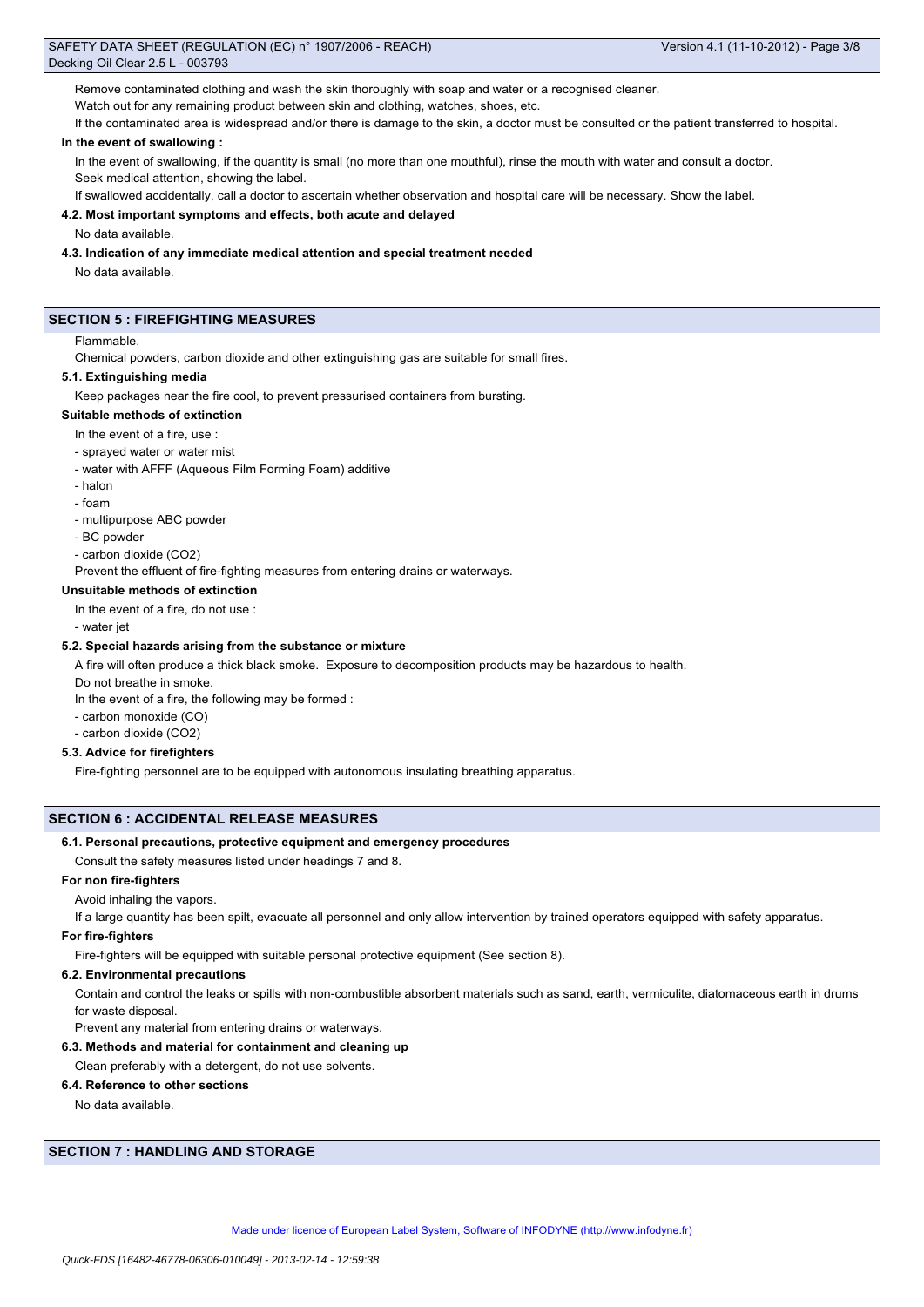Requirements relating to storage premises apply to all facilities where the mixture is handled.

#### **7.1. Precautions for safe handling**

Always wash hands after handling.

Remove and wash contaminated clothing before re-using.

Ensure that there is adequate ventilation, especially in confined areas.

#### **Fire prevention :**

Handle in well-ventilated areas.

Prevent access by unauthorised personnel.

#### **Recommended equipment and procedures :**

For personal protection, see section 8.

Observe precautions stated on label and also industrial safety regulations.

Avoid inhaling vapors. Carry out any industrial operation which may give rise to this in a sealed apparatus.

Provide vapor extraction at the emission source and also general ventilation of the premises.

Packages which have been opened must be reclosed carefully and stored in an upright position.

## **Prohibited equipment and procedures :**

No smoking, eating or drinking in areas where the mixture is used.

### **7.2. Conditions for safe storage, including any incompatibilities**

No data available.

#### **Storage**

Keep out of reach of children.

Keep the container tightly closed in a dry, well-ventilated place

The floor must be impermeable and form a collecting basin so that, in the event of an accidental spillage, the liquid cannot spread beyond this area.

#### **Packaging**

Always keep in packaging made of an identical material to the original.

#### **7.3. Specific end use(s)**

No data available.

#### **SECTION 8 : EXPOSURE CONTROLS/PERSONAL PROTECTION**

#### **8.1. Control parameters**

#### **Occupational exposure limits :**

|                                                          | - European Union (2009/161/EU, 2006/15/EC, 2000/39/EC, 98/24/EC) |               |               |                                                                                                        |           |              |
|----------------------------------------------------------|------------------------------------------------------------------|---------------|---------------|--------------------------------------------------------------------------------------------------------|-----------|--------------|
| <b>CAS</b>                                               | $VME-mq/m3$ :                                                    | VME-ppm:      | $VLE-mq/m3$ : | $VLE-ppm$ :                                                                                            | Notes:    |              |
| 1330-20-7                                                | 221                                                              | 50            | 442           | 100                                                                                                    | Peau      |              |
|                                                          |                                                                  |               |               | - ACGIH TLV (American Conference of Governmental Industrial Hygienists, Threshold Limit Values, 2010): |           |              |
| <b>CAS</b>                                               | TWA :                                                            | STEL:         | Ceiling:      | Definition:                                                                                            | Criteria: |              |
| 1330-20-7                                                | $100$ ppm                                                        | $150$ ppm     |               |                                                                                                        |           |              |
|                                                          | - Germany - AGW (BAuA - TRGS 900, 21/06/2010) :                  |               |               |                                                                                                        |           |              |
| <b>CAS</b>                                               | VME:                                                             | VME:          | <b>Excess</b> | <b>Notes</b>                                                                                           |           |              |
| 1330-20-7                                                | $100$ ml/m $3$                                                   | 440 mg/m3     | 2(11)         | DFG, H                                                                                                 |           |              |
| - France (INRS - ED984 : 2008) :                         |                                                                  |               |               |                                                                                                        |           |              |
| <b>CAS</b>                                               | $VME-ppm$ :                                                      | $VME-mq/m3$ : | $VLE-ppm$ :   | $VLE-mq/m3$ :                                                                                          | Notes:    | TMP No:      |
| 1330-20-7                                                | 50                                                               | 221           | 100           | 442                                                                                                    | $\star$   | 4 Bis, 84, * |
| - UK / WEL (Workplace exposure limits, EH40/2005, 2007): |                                                                  |               |               |                                                                                                        |           |              |
| <b>CAS</b>                                               | TWA :                                                            | STEL:         | Ceiling:      | Definition:                                                                                            | Criteria: |              |
| 1330-20-7                                                | 50 ppm                                                           | $100$ ppm     |               |                                                                                                        |           |              |

#### **8.2. Exposure controls**

#### **Personal protection measures, such as personal protective equipment**

Use personal protective equipment that is clean and has been properly maintained.

Store personal protective equipment in a clean place, away from the work area.

Never eat, drink or smoke during use. Remove and wash contaminated clothing before re-using. Ensure that there is adequate ventilation, especially in confined areas.

#### **- Eye / face protection**

Avoid contact with eyes.

Use eye protectors designed to protect against liquid splashes

Before handling, wear safety goggles in accordance with standard EN166.

#### **- Hand protection**

Wear suitable protective gloves in the event of prolonged or repeated skin contact. Use suitable protective gloves that are resistant to chemical agents in accordance with standard EN374.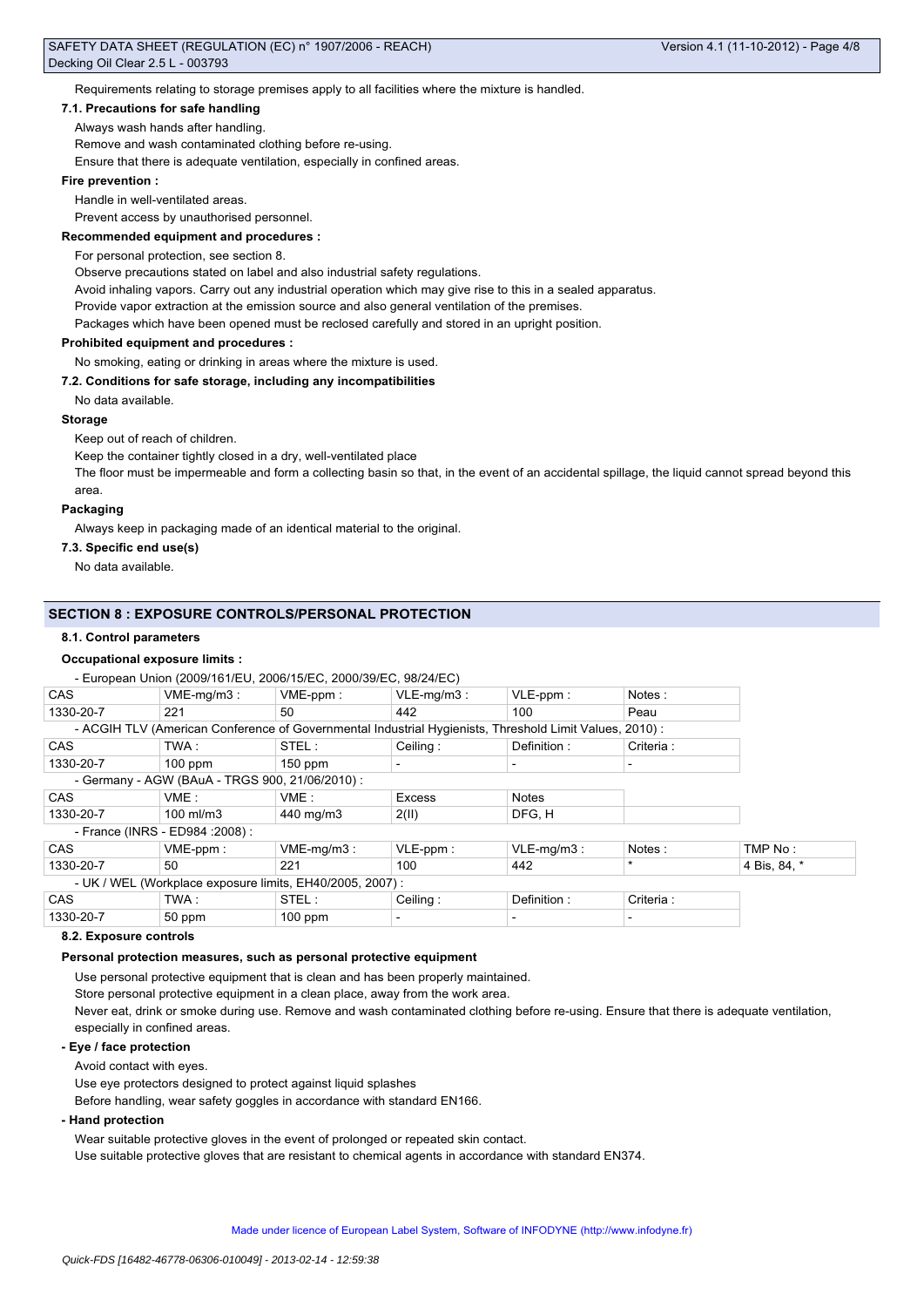Gloves must be selected according to the application and duration of use at the workstation.

Protective gloves need to be selected according to their suitability for the workstation in question : other chemical products that may be handled, necessary physical protections (cutting, pricking, heat protection), level of dexterity required.

Type of gloves recommended :

- Nitrile rubber (butadiene-acrylonitrile copolymer rubber (NBR))
- PVA (Polyvinyl alcohol)
- Recommended properties :

- Impervious gloves in accordance with standard EN374

## **- Body protection**

#### Avoid skin contact.

Wear suitable protective clothing.

Suitable type of protective clothing :

In the event of substantial spatter, wear liquid-tight protective clothing against chemical risks (type 3) in accordance with EN14605 to prevent skin contact.

In the event of a risk of splashing, wear protective clothing against chemical risks (type 6) in accordance with EN13034 to prevent skin contact. Work clothing worn by personnel shall be laundered regularly.

After contact with the product, all parts of the body that have been soiled must be washed.

## **SECTION 9 : PHYSICAL AND CHEMICAL PROPERTIES**

#### **9.1. Information on basic physical and chemical properties**

| <b>General information:</b>                            |                 |  |  |  |  |  |  |
|--------------------------------------------------------|-----------------|--|--|--|--|--|--|
| Physical state:                                        | viscous liquid. |  |  |  |  |  |  |
| Important health, safety and environmental information |                 |  |  |  |  |  |  |
| $pH$ :                                                 | Not relevant.   |  |  |  |  |  |  |
| Boiling point/boiling range:                           | not relevant.   |  |  |  |  |  |  |
| Flash Point:                                           | 58.00 °C.       |  |  |  |  |  |  |
| Vapour pressure :                                      | not relevant.   |  |  |  |  |  |  |
| Density:                                               | 0.85-0.95       |  |  |  |  |  |  |
| Water solubility:                                      | Insoluble.      |  |  |  |  |  |  |
| Melting point/melting range :                          | not relevant.   |  |  |  |  |  |  |
| Self-ignition temperature :                            | not relevant.   |  |  |  |  |  |  |
| Decomposition point/decomposition range :              | not relevant.   |  |  |  |  |  |  |

#### **9.2. Other information**

No data available.

## **SECTION 10 : STABILITY AND REACTIVITY**

#### **10.1. Reactivity**

No data available.

#### **10.2. Chemical stability**

This mixture is stable under the recommended handling and storage conditions in section 7.

#### **10.3. Possibility of hazardous reactions**

When exposed to high temperatures, the mixture can release hazardous decomposition products, such as carbon monoxide and dioxide, fumes and nitrogen oxide.

#### **10.4. Conditions to avoid**

Any apparatus likely to produce a flame or to have a metallic surface at high temperature (burners, electric arcs, furnaces etc.) must not be allowed on the premises.

Avoid :

- accumulation of electrostatic charges.

- heating
- heat
- flames and hot surfaces

#### **10.5. Incompatible materials**

#### **10.6. Hazardous decomposition products**

- The thermal decomposition may release/form :
- carbon monoxide (CO)
- carbon dioxide (CO2)

#### **SECTION 11 : TOXICOLOGICAL INFORMATION**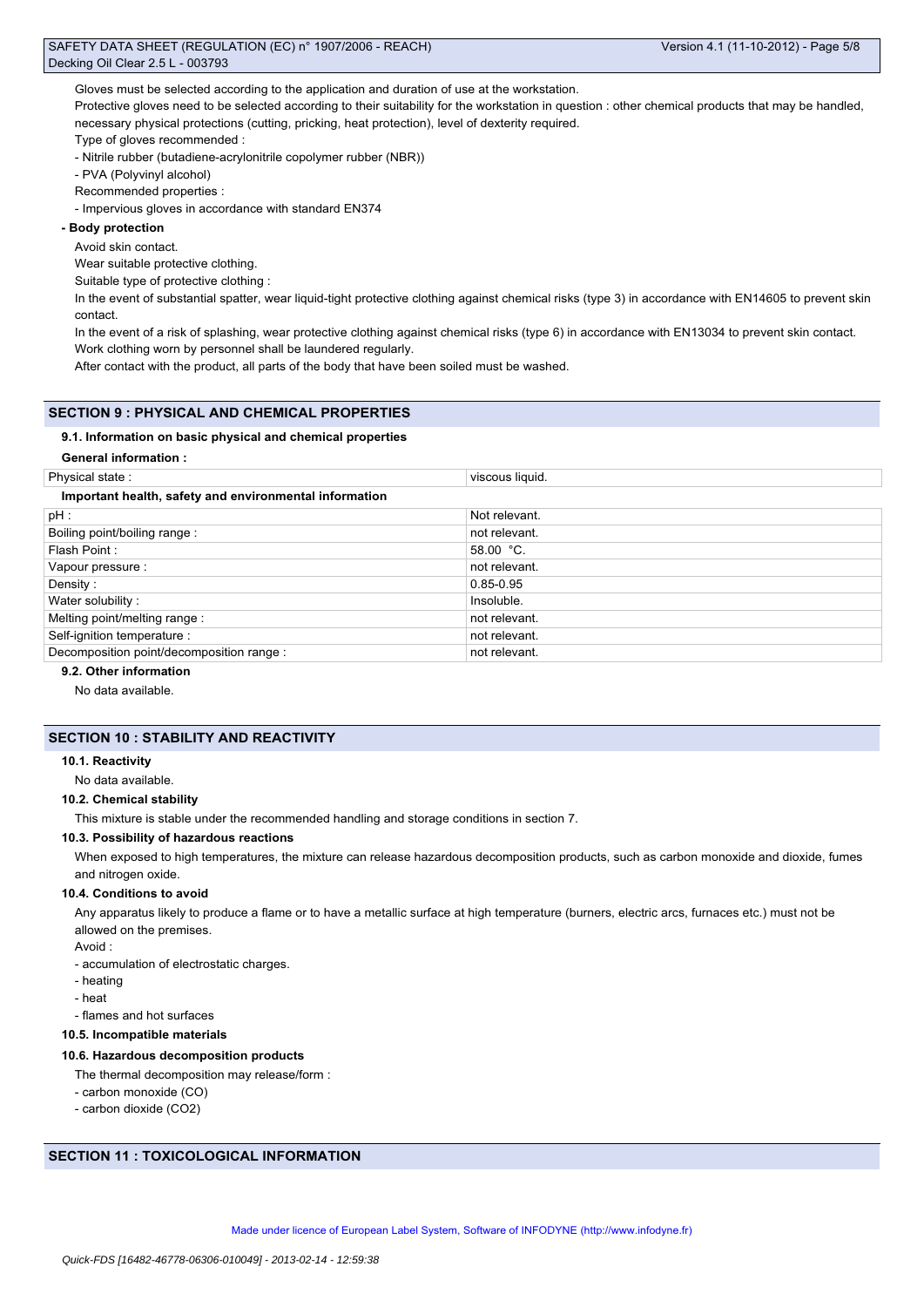#### **11.1. Information on toxicological effects**

Exposure to vapours from solvents in the mixture in excess of the stated occupational exposure limit may result in adverse health effects such as mucous membrane and respiratory system irritation and adverse effects on kidney, liver and central nervous system.

Symptoms produced will include headaches, numbness, dizziness, fatigue, muscular asthenia and, in extreme cases, loss of consciousness. Repeated or prolonged contact with the mixture may cause removal of natural oil from the skin resulting in non-allergic contact dermatitis and absorption through the skin.

Splashes in the eyes may cause irritation and reversible damage

#### **11.1.1. Substances**

No toxicological data available for the substances.

#### **11.1.2. Mixture**

#### **Respiratory or skin sensitisation :**

Contains at least one sensitising substance. May cause an allergic reaction.

#### **Monograph(s) from the IARC (International Agency for Research on Cancer) :**

CAS 1330-20-7 : IARC Group 3 : The agent is not classifiable as to its carcinogenicity to humans.

## **SECTION 12 : ECOLOGICAL INFORMATION**

## **12.1. Toxicity**

#### **12.1.1. Substances**

No aquatic toxicity data available for the substances.

#### **12.1.2. Mixtures**

No aquatic toxicity data available for the mixture.

#### **12.2. Persistence and degradability**

No data available.

#### **12.3. Bioaccumulative potential**

No data available.

## **12.4. Mobility in soil**

No data available.

## **12.5. Results of PBT and vPvB assessment**

No data available.

#### **12.6. Other adverse effects**

No data available.

#### **SECTION 13 : DISPOSAL CONSIDERATIONS**

Proper waste management of the mixture and/or its container must be determined in accordance with Directive 2008/98/EC.

## **13.1. Waste treatment methods**

Do not pour into drains or waterways.

#### **Waste :**

Waste management is carried out without endangering human health, without harming the environment and, in particular without risk to water, air, soil, plants or animals.

Recycle or dispose of waste in compliance with current legislation, preferably via a certified collector or company.

Do not contaminate the ground or water with waste, do not dispose of waste into the environment.

#### **Soiled packaging :**

Empty container completely. Keep label(s) on container. Give to a certified disposal contractor.

## **SECTION 14 : TRANSPORT INFORMATION**

Transport product in compliance with provisions of the ADR for road, RID for rail, IMDG for sea and ICAO/IATA for air transport (ADR 2011 -IMDG 2010 - ICAO/IATA 2012).

#### **14.1. UN number**

1263

#### **14.2. UN proper shipping name**

UN1263=PAINT (including paint, lacquer, enamel, stain, shellac, varnish, polish, liquid filler and liquid lacquer base) or PAINT RELATED MATERIAL (including paint thinning and reducing compound)

#### **14.3. Transport hazard class(es)**

- Classification :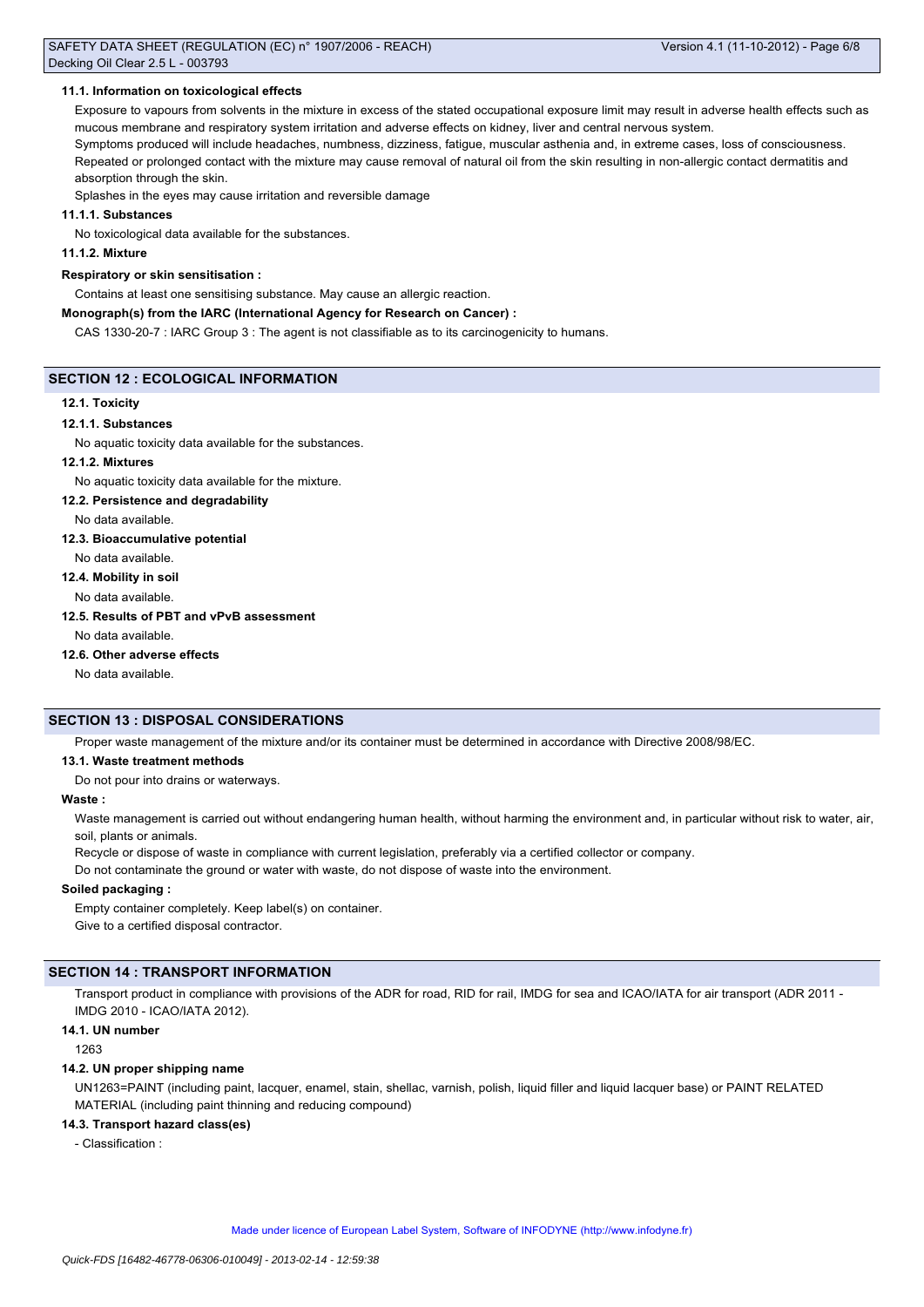## 3

## **14.4. Packing group**

III

#### **14.5. Environmental hazards**

#### - **14.6. Special precautions for user**

| ADR/RID     | Class                                          | Code           | Pack gr. | Label    | Ident.          | LQ      | Provis.                  | EQ             | Cat.           | Tunnel |
|-------------|------------------------------------------------|----------------|----------|----------|-----------------|---------|--------------------------|----------------|----------------|--------|
|             | 3                                              | F <sub>1</sub> | Ш        | 3        | 30              | 5L      | 163 640EE                | E <sub>1</sub> | 3              | D/E    |
|             |                                                |                |          |          |                 |         | 650                      |                |                |        |
|             | *Not subject to this regulation if $Q < 450$ . |                |          |          |                 |         |                          |                |                |        |
| <b>IMDG</b> | Class                                          | 2°Label        | Pack gr. | LQ       | <b>EMS</b>      | Provis. | EQ                       |                |                |        |
|             | 3                                              |                | Ш        | 5L       | $F-E$ , $S-E$   | 163 223 | E <sub>1</sub>           |                |                |        |
|             |                                                |                |          |          |                 | 955     |                          |                |                |        |
|             | *Not subject to this regulation if $Q < 30I$   |                |          |          |                 |         |                          |                |                |        |
| <b>IATA</b> | Class                                          | 2°Label        | Pack gr. | Passager | Passager        | Cargo   | Cargo                    | note           | EQ             |        |
|             | 3                                              |                | Ш        | 355      | 60 L            | 366     | 220 L                    | A3 A72         | E <sub>1</sub> |        |
|             | 3                                              |                | III      | Y344     | 10 <sub>L</sub> |         | $\overline{\phantom{0}}$ | A3 A72         | E <sub>1</sub> |        |

## **14.7. Transport in bulk according to Annex II of MARPOL73/78 and the IBC Code**

No data available.

## **SECTION 15 : REGULATORY INFORMATION**

**15.1. Safety, health and environmental regulations/legislation specific for the substance or mixture**

**- Particular provisions :**

No data available.

#### **15.2. Chemical safety assessment**

No data available.

## **SECTION 16 : OTHER INFORMATION**

Since the user's working conditions are not known by us, the information supplied on this safety data sheet is based on our current level of knowledge and on national and community regulations.

The mixture must not be used for other uses than those specified in section 1 without having first obtained written handling instructions. It is at all times the responsibility of the user to take all necessary measures to comply with legal requirements and local regulations.

The information in this safety data sheet must be regarded as a description of the safety requirements relating to the mixture and not as a guarantee of the properties thereof.

## **Title for H, EUH and R indications mentioned in section 3 :**

| H <sub>226</sub> | Flammable liquid and vapour.                                                                |
|------------------|---------------------------------------------------------------------------------------------|
| H304             | May be fatal if swallowed and enters airways.                                               |
| H312             | Harmful in contact with skin.                                                               |
| H315             | Causes skin irritation.                                                                     |
| H317             | May cause an allergic skin reaction.                                                        |
| H318             | Causes serious eye damage.                                                                  |
| H332             | Harmful if inhaled.                                                                         |
| H336             | May cause drowsiness or dizziness.                                                          |
| H351             | Suspected of causing cancer.                                                                |
| H411             | Toxic to aquatic life with long lasting effects.                                            |
| <b>EUH066</b>    | Repeated exposure may cause skin dryness or cracking.                                       |
| R 10             | Flammable.                                                                                  |
| R 20/21          | Harmful by inhalation and in contact with skin.                                             |
| R 21             | Harmful in contact with skin.                                                               |
| R 38             | Irritating to skin.                                                                         |
| R 40.C3          | Limited evidence of a carcinogenic effect.                                                  |
| R 41             | Risk of serious damage to eyes.                                                             |
| R 43             | May cause sensitisation by skin contact.                                                    |
| R 51/53          | Toxic to aquatic organisms, may cause long-term adverse effects in the aquatic environment. |
| R 65             | Harmful: may cause lung damage if swallowed.                                                |
| R 66             | Repeated exposure may cause skin dryness or cracking.                                       |
| R 67             | Vapours may cause drowsiness and dizziness.                                                 |

## **Abbreviations :**

ADR : European agreement concerning the international carriage of dangerous goods by Road.